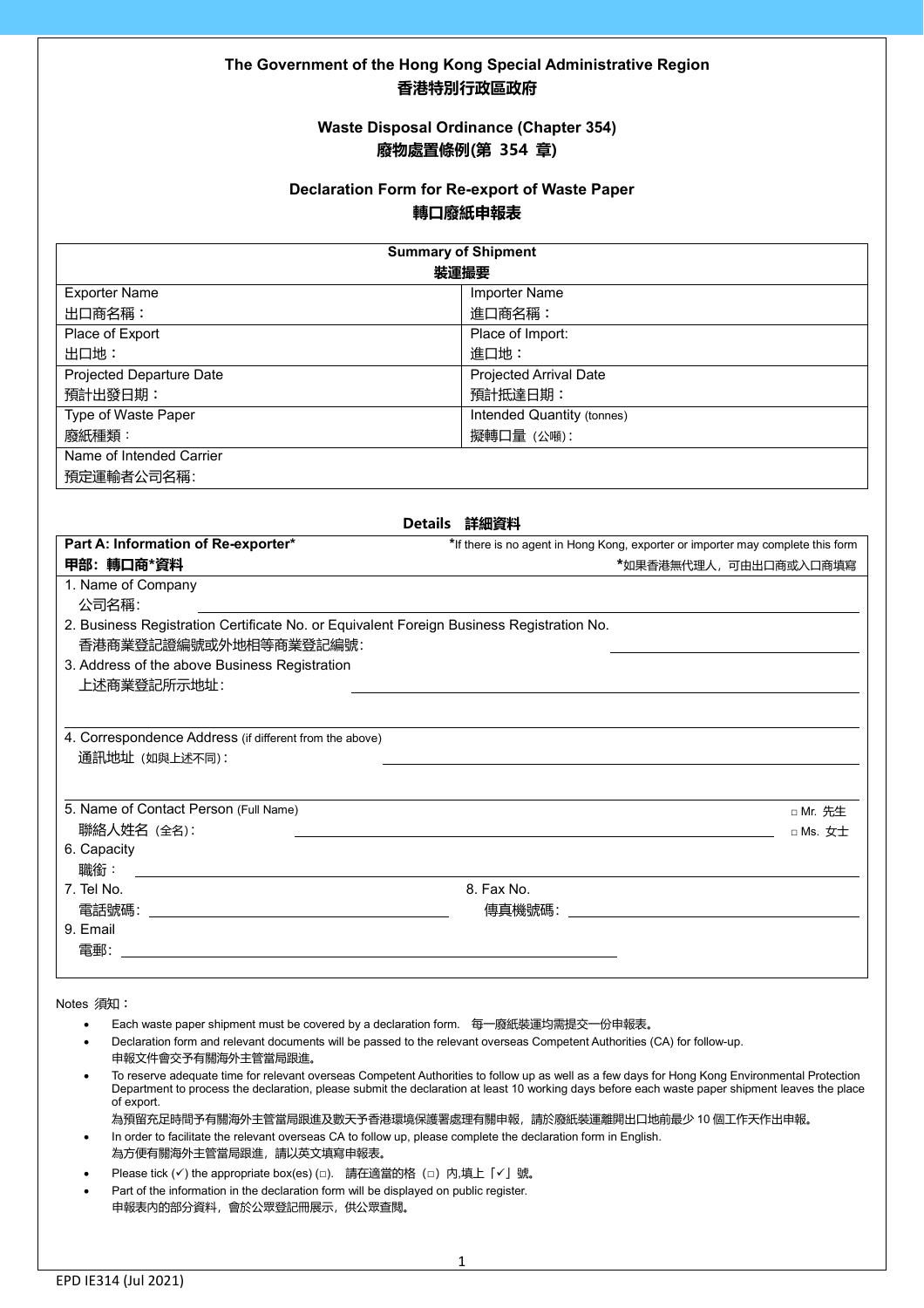| Part B: Information of Waste Paper Intended to be Re-exported                                                                                                                                                                                                                                                                                                                                                              |                         |                                                                    |                                                                                                       |
|----------------------------------------------------------------------------------------------------------------------------------------------------------------------------------------------------------------------------------------------------------------------------------------------------------------------------------------------------------------------------------------------------------------------------|-------------------------|--------------------------------------------------------------------|-------------------------------------------------------------------------------------------------------|
| 乙部: 擬轉口廢紙資料                                                                                                                                                                                                                                                                                                                                                                                                                |                         |                                                                    |                                                                                                       |
| 10. Type of waste paper                                                                                                                                                                                                                                                                                                                                                                                                    |                         |                                                                    |                                                                                                       |
| 廢紙種類:                                                                                                                                                                                                                                                                                                                                                                                                                      |                         |                                                                    |                                                                                                       |
|                                                                                                                                                                                                                                                                                                                                                                                                                            |                         |                                                                    |                                                                                                       |
| Newspaper, Books and Magazines 報紙書刊<br>$\Box$                                                                                                                                                                                                                                                                                                                                                                              |                         |                                                                    |                                                                                                       |
| Office Paper 辦公室用紙<br>$\Box$                                                                                                                                                                                                                                                                                                                                                                                               |                         |                                                                    |                                                                                                       |
| Cardboard (Corrugated Fiberboard) 紙皮 (瓦通紙)<br>$\Box$                                                                                                                                                                                                                                                                                                                                                                       |                         |                                                                    |                                                                                                       |
| Others, please specify type<br>$\Box$                                                                                                                                                                                                                                                                                                                                                                                      |                         |                                                                    |                                                                                                       |
| 其他,請列明種類:                                                                                                                                                                                                                                                                                                                                                                                                                  |                         |                                                                    |                                                                                                       |
| 11. Intended Quantity (tonnes)                                                                                                                                                                                                                                                                                                                                                                                             | 12. Place of Generation |                                                                    |                                                                                                       |
| 擬轉口量 (公噸):                                                                                                                                                                                                                                                                                                                                                                                                                 | 廢紙產生地點:                 |                                                                    |                                                                                                       |
| 13. Waste Paper Generator(s)#                                                                                                                                                                                                                                                                                                                                                                                              |                         |                                                                    |                                                                                                       |
| 廢紙產生者#:                                                                                                                                                                                                                                                                                                                                                                                                                    |                         |                                                                    |                                                                                                       |
| 14. Address(es)                                                                                                                                                                                                                                                                                                                                                                                                            |                         |                                                                    |                                                                                                       |
| 地址:                                                                                                                                                                                                                                                                                                                                                                                                                        |                         |                                                                    |                                                                                                       |
|                                                                                                                                                                                                                                                                                                                                                                                                                            |                         |                                                                    |                                                                                                       |
|                                                                                                                                                                                                                                                                                                                                                                                                                            |                         |                                                                    |                                                                                                       |
| #If there are more than 1 waste paper generator, please use separate page(s).<br>*如有多於 1 名廢紙產生者,請另加頁填寫。                                                                                                                                                                                                                                                                                                                    |                         |                                                                    |                                                                                                       |
| 15. Purpose of Re-export                                                                                                                                                                                                                                                                                                                                                                                                   |                         |                                                                    |                                                                                                       |
| 轉口目的:                                                                                                                                                                                                                                                                                                                                                                                                                      |                         | □ Reprocessing  再加エ   □ Recycling  循環再造   □ Recovery Operation  回收 |                                                                                                       |
| □ Reuse 再使用                                                                                                                                                                                                                                                                                                                                                                                                                |                         |                                                                    |                                                                                                       |
|                                                                                                                                                                                                                                                                                                                                                                                                                            |                         |                                                                    |                                                                                                       |
|                                                                                                                                                                                                                                                                                                                                                                                                                            |                         |                                                                    |                                                                                                       |
|                                                                                                                                                                                                                                                                                                                                                                                                                            |                         |                                                                    |                                                                                                       |
| <b>Part C: Shipment Information</b>                                                                                                                                                                                                                                                                                                                                                                                        |                         |                                                                    |                                                                                                       |
| 丙部:貨運資料                                                                                                                                                                                                                                                                                                                                                                                                                    |                         |                                                                    |                                                                                                       |
| 16. Means of Transport                                                                                                                                                                                                                                                                                                                                                                                                     |                         | 17. Vessel/Flight/Vehicle No.                                      |                                                                                                       |
| 運送方式: □ Sea 海運 □ Air 空運 □ Land 陸運                                                                                                                                                                                                                                                                                                                                                                                          |                         |                                                                    |                                                                                                       |
|                                                                                                                                                                                                                                                                                                                                                                                                                            |                         |                                                                    |                                                                                                       |
| 18. Bill of Lading or Equivalent Document (e.g. Booking Form) No.                                                                                                                                                                                                                                                                                                                                                          |                         |                                                                    |                                                                                                       |
| 船務提單或同等文件 (例如: 訂艙單) 編號:                                                                                                                                                                                                                                                                                                                                                                                                    |                         |                                                                    |                                                                                                       |
|                                                                                                                                                                                                                                                                                                                                                                                                                            |                         |                                                                    |                                                                                                       |
|                                                                                                                                                                                                                                                                                                                                                                                                                            | Unit                    | 20. Size of Container (if applicable)                              |                                                                                                       |
| 貨櫃數目 (如適用):                                                                                                                                                                                                                                                                                                                                                                                                                | 個                       | 貨櫃尺寸 (如適用):                                                        |                                                                                                       |
| (Container no. to be provided on shipping document)                                                                                                                                                                                                                                                                                                                                                                        | $\Box$ 20 ft            | □ 40 ft                                                            | $\Box$ 40 HQ                                                                                          |
| (請在船務文件提供貨櫃編號)                                                                                                                                                                                                                                                                                                                                                                                                             | □ Others 其他:            |                                                                    |                                                                                                       |
|                                                                                                                                                                                                                                                                                                                                                                                                                            |                         | (Country/Area (City)) Projected Departure Date                     |                                                                                                       |
| 出口地:                                                                                                                                                                                                                                                                                                                                                                                                                       | (國家/地區 (城市)) 預計出發日期:    |                                                                    |                                                                                                       |
| <u> 1989 - Johann Stein, fransk politik (</u>                                                                                                                                                                                                                                                                                                                                                                              |                         | (Country/Area (City)) Projected Arrival Date                       |                                                                                                       |
| 途經地 (一): __________________________________(國家 / 地區 (城市))                                                                                                                                                                                                                                                                                                                                                                  |                         | 預計抵達日期:                                                            |                                                                                                       |
|                                                                                                                                                                                                                                                                                                                                                                                                                            | (Country/Area (City))   | Projected Arrival Date                                             |                                                                                                       |
| 途經地 (二): _________________________________(國家 / 地區 (城市))    預計抵達日期:                                                                                                                                                                                                                                                                                                                                                        |                         |                                                                    |                                                                                                       |
|                                                                                                                                                                                                                                                                                                                                                                                                                            | (Country/Area (City))   | Projected Arrival Date                                             |                                                                                                       |
| 19. No. of Container (if applicable)<br>途經地 (三): __________________________________(國家/地區 (城市)) 預計抵達日期:                                                                                                                                                                                                                                                                                                                    |                         |                                                                    |                                                                                                       |
|                                                                                                                                                                                                                                                                                                                                                                                                                            |                         |                                                                    |                                                                                                       |
|                                                                                                                                                                                                                                                                                                                                                                                                                            |                         |                                                                    |                                                                                                       |
|                                                                                                                                                                                                                                                                                                                                                                                                                            |                         | (Country/Area (City)) Projected Arrival Date                       |                                                                                                       |
| 進口地:                                                                                                                                                                                                                                                                                                                                                                                                                       |                         |                                                                    |                                                                                                       |
|                                                                                                                                                                                                                                                                                                                                                                                                                            |                         |                                                                    |                                                                                                       |
| □ <i>No  否</i> □ <i>Not Applicable  不適用</i>                                                                                                                                                                                                                                                                                                                                                                                |                         |                                                                    |                                                                                                       |
|                                                                                                                                                                                                                                                                                                                                                                                                                            |                         |                                                                    |                                                                                                       |
|                                                                                                                                                                                                                                                                                                                                                                                                                            |                         |                                                                    |                                                                                                       |
| 預定運輸者公司名稱:                                                                                                                                                                                                                                                                                                                                                                                                                 |                         |                                                                    |                                                                                                       |
|                                                                                                                                                                                                                                                                                                                                                                                                                            |                         |                                                                    | □ Mr. 先生                                                                                              |
| 聯絡人姓名 (全名):                                                                                                                                                                                                                                                                                                                                                                                                                |                         |                                                                    | □ Ms. 女士                                                                                              |
| 21. Place of Export<br>22. First Transit<br>23. Second Transit<br>24. Third Transit<br>If there are more than 3 places of transit, please use separate page(s) to provide their locations and projected arrival dates.<br>如多於3個轉口地,請另加頁填寫地點及預計抵達日期。<br>25. Place of Import<br>Import Consent Obtained? 已獲得進口許可?<br>$\Box$ Yes $E$<br>26. Name of Intended Carrier<br>27. Name of Contact Person (Full Name)<br>28. Tel No. | 29. Email               |                                                                    | (dd/mm/yyyy)<br>(dd/mm/yyyy)<br>$\overline{\phantom{a}}$ (dd/mm/yyyy)<br>(dd/mm/yyyy)<br>(dd/mm/yyyy) |
| 電話號碼:                                                                                                                                                                                                                                                                                                                                                                                                                      |                         |                                                                    |                                                                                                       |
| If there are more than one carrier, please use separate page(s).<br>如有多於一名運輸者,請另加頁填寫。                                                                                                                                                                                                                                                                                                                                      |                         |                                                                    |                                                                                                       |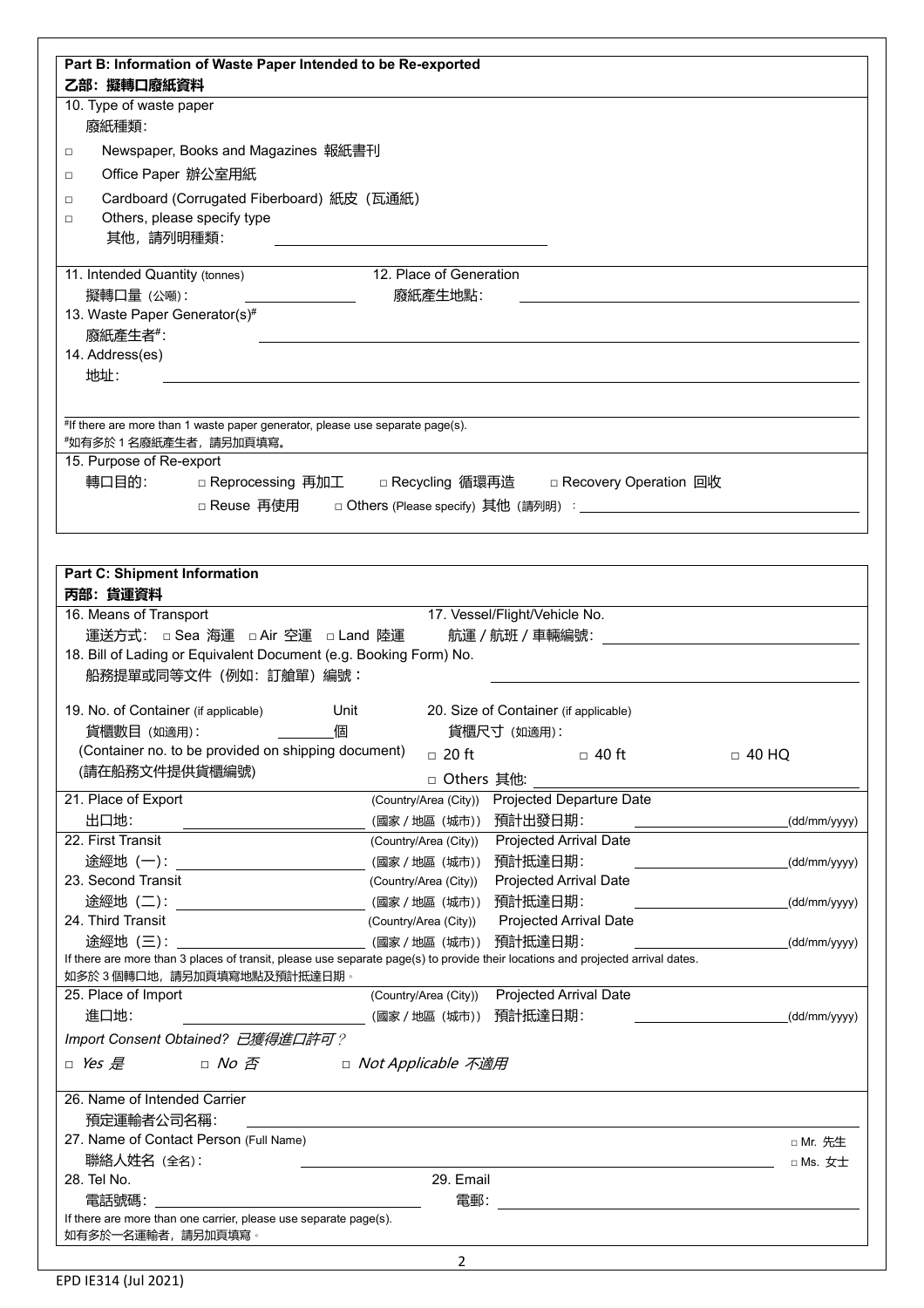| 30. Other Information (e.g. information about transfer operation at Public Cargo Working Area) |
|------------------------------------------------------------------------------------------------|
| 其他資料 (例:在公眾貨物裝卸區的移運操作資料):                                                                      |
|                                                                                                |
|                                                                                                |
|                                                                                                |
|                                                                                                |
|                                                                                                |
|                                                                                                |
|                                                                                                |
|                                                                                                |
|                                                                                                |
|                                                                                                |
|                                                                                                |
|                                                                                                |
|                                                                                                |
| Part D: Information of Recycling Facility at the Place of Import<br>丁部: 入口地循環再造設施資料            |
| 31. Name of Recycling Facility                                                                 |
| 循環再造設施名稱:                                                                                      |
| 32. Facility Address                                                                           |
| 循環再造設施地址:                                                                                      |
|                                                                                                |
|                                                                                                |
| 33. Waste Processing Technique                                                                 |
| 廢物處理技術:                                                                                        |
| □ Conversion into Pulp 轉化成紙漿                                                                   |
| □ Production of New Paper Products 製造新的紙製產品                                                    |
|                                                                                                |
| □ De-inking 脫墨                                                                                 |
|                                                                                                |
| 34. Treatment Capacity (tonnes per month)                                                      |
| 處理量 (公噸 / 每月):                                                                                 |
| 35. End Product                                                                                |
| 成品<br>□ Pulp 紙漿  □ Recycled Paper 再造紙  □ Others (Please specify) 其他 (請列明) :___________         |
| 36. Outlet of End Product (e.g. the Mainland of China)                                         |
| 成品出路 (例: 中國内地):                                                                                |
|                                                                                                |